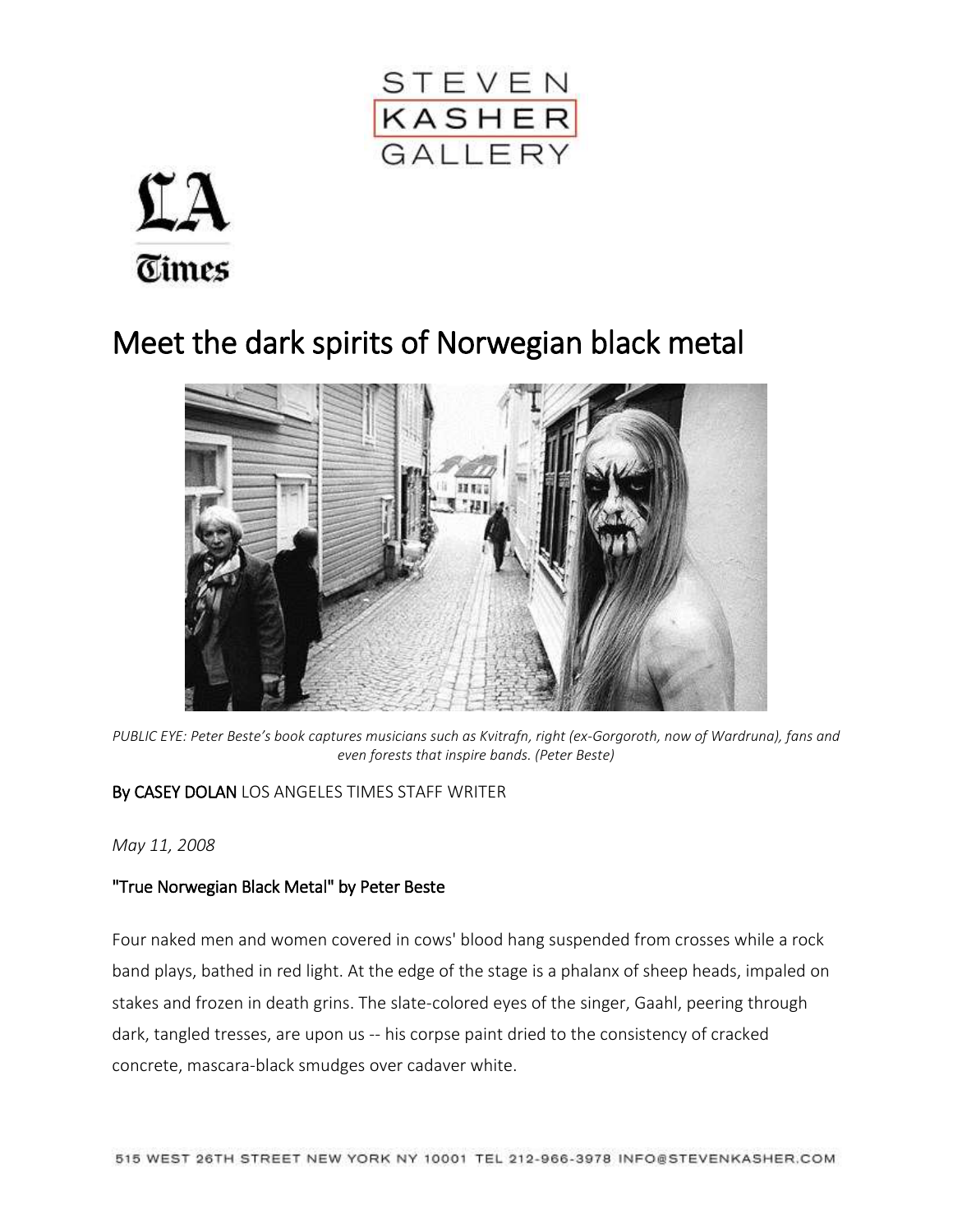

Such spectacles are not usually associated with Norway, but Peter Beste, a Houston photographer with a knack for penetrating popular music subcultures, shows a different side of the idyllic northern paradise in a new coffee-table book arriving Thursday, "True Norwegian Black Metal," featuring more than 130 photos.

In the concert photograph mentioned above, it is Gorgoroth on stage, the Norwegian black metal band being one of the prime examples of a sub-genre of heavy-metal music known for its assaultive power, Satanic or Odinic underpinnings -- and a history of violent, criminal activity.

Beste started this project more than seven years ago, making several trips to Norway, "feeling my way along . . . building these relationships. I had grown up on more mainstream heavy metal, but I was fascinated by the fantastical and insane [in Norwegian black metal]."

He was gradually accepted into the inner circles. "I saw Gorgoroth in Milwaukee in 2002, [shot the band] and Gaahl thought I captured his essence, so I went to Norway for five weeks with no agenda. . . . They were very suspicious people. Norwegians tend to be private. But there was never ever fear, once I realized that these guys are [more] educated and nicer than the everyday people in New York. It also helped that I wasn't a long-haired dude."

In the '90s, a series of church burnings, including that of a 12th-century wooden stave church, Fantoft, a national symbol; gruesome suicides and murders; and an increasing fascination with National Socialism created a flurry of media attention and outright banning of bands' performances.

Beste says, "Lots of the musicians are ashamed of that past and roll their eyes in interviews."

But the past is never far away. Varg Vikernes, convicted murderer, suspected arsonist of the Fantoft church and creator of the highly influential one-man band Burzum, was to have been up for parole this past month, but neither he nor Norwegian prison authorities are releasing any information.

His portrait does not appear in the book.